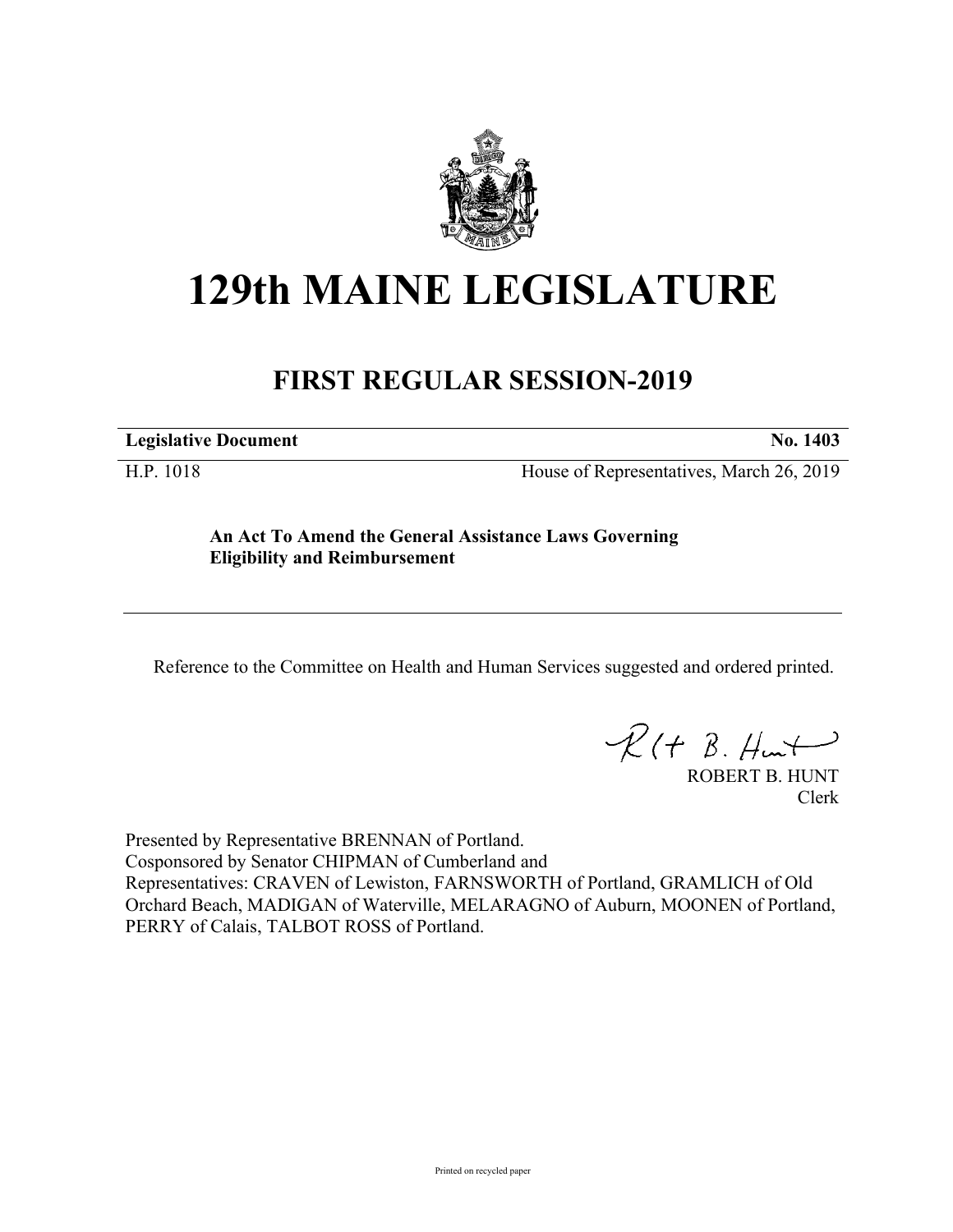- **Be it enacted by the People of the State of Maine as follows:**
- **Sec. 1. 22 MRSA §4309, sub-§5** is enacted to read:

 **5. Presumptive eligibility.** The overseer shall presume eligibility to receive general assistance of a person who is provided shelter in an emergency shelter for the homeless located in that municipality. At the expiration of the period of eligibility, the person's eligibility may be redetermined.

 **Sec. 2. 22 MRSA §4311, sub-§1,** as amended by PL 2015, c. 267, Pt. SSSS, §1, is further amended to read:

 **1. Departmental reimbursement.** When a municipality incurs net general assistance costs in any fiscal year prior to July 1, 2015 in excess of .0003 of that municipality's most recent state valuation relative to the state fiscal year for which reimbursement is being issued, as determined by the State Tax Assessor in the statement filed as provided in Title 36, section 381, the Department of Health and Human Services shall reimburse the municipality for 90% of the amount in excess of these expenditures when the department finds that the municipality has been in compliance with all requirements of this chapter. If a municipality elects to determine need without consideration of funds distributed from any municipally-controlled trust fund that must otherwise be considered for purposes of this chapter, the department shall reimburse the municipality for 66 2/3% of the amount in excess of such expenditures when the department finds that the municipality has otherwise been in compliance with all requirements of this chapter.

 The department shall reimburse each municipality and each Indian tribe 70% of the direct costs incurred by that municipality or tribe on or after July 1, 2015 for the general assistance program granted by that municipality or tribe. For the purposes of this subsection, "Indian tribe" has the same meaning as in section 411, subsection 8-A.

**Sec. 3. 22 MRSA §4311, sub-§1-D** is enacted to read:

 **1-D. Departmental reimbursement.** The department shall reimburse each municipality and Indian tribe for the costs of a portion of the direct costs incurred by that municipality or Indian tribe for the general assistance program granted by that municipality or Indian tribe if the department finds that the municipality or Indian tribe was in compliance with all requirements of this chapter during the fiscal year for which reimbursement is sought. The department shall reimburse to each municipality and Indian tribe an amount equal to 70% of all general assistance granted by the municipality or Indian tribe below the .0003% of all state valuation amount. When a municipality incurs net general assistance costs in any fiscal year in excess of .0003 of that municipality's most recent valuation relative to the state fiscal year for which reimbursement is being issued, as determined by the State Tax Assessor in the statement filed as provided in Title 36, section 381, the department shall reimburse the municipality for 90% of the amount in excess of these expenditures. For the purposes of this subsection, "Indian tribe" has the same meaning as in section 411, subsection 8-A.